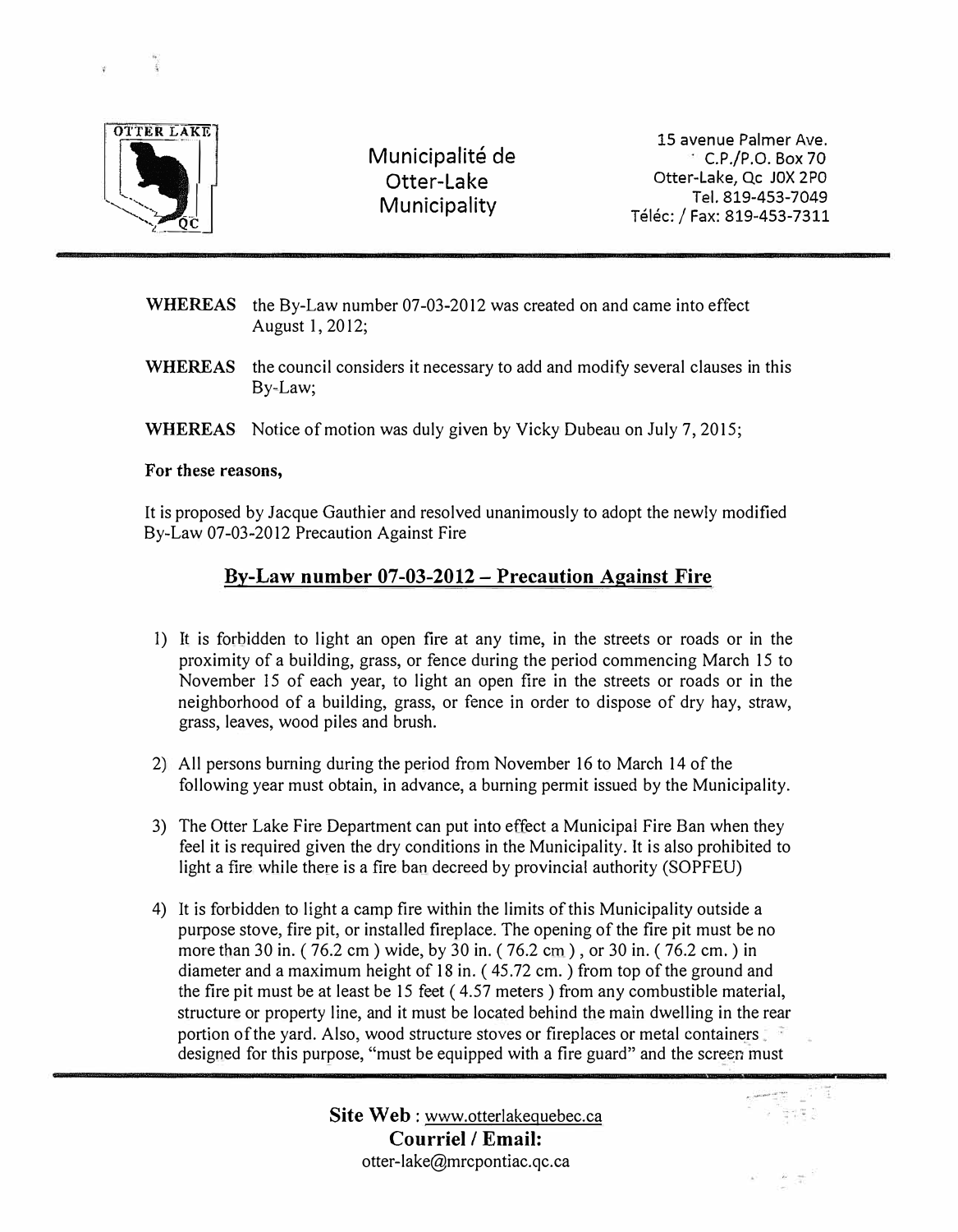

Municipalité de Municipality Otter-Lake

Téléc: / Fax: 819-453-7311 C.P./P.O. Box 70<br>Otter-Lake, Qc J0X 2P0 15 avenue Palmer Ave. Tel. 819-453-7049

## not exceed 0.39 in (1 cm). When the Municipal Fire Ban is in effect, no open allowed. fires, camp fires, outside purpose stoves, fire pits or installed fireplaces will be

5) All infrastructures

«Saurounseriuctures»

## Definition

The basic, underlying frame work or features or a system or organization.

- $\odot$ The Otter Lake Fire Dept. will be exempt from the provisions of this By-Law with respect to open fires for the purposes of mandatory monthly fire safety training.
- $\overline{C}$ Fireworks will not be allowed in the Municipality of Otter Lake, with the only off to generate colored lights, smoke, and noise for amusement. Please note that when a Municipal Fire Ban is in effect no fireworks will be permitted. A device consisting of a single or combination of explosives and combustibles, set weekend is considered to start on the Friday and end on the Monday. (Fireworks) (September). Definition "Weekend": Canada Day (July 1<sup>st</sup>); Civic Holiday weekend (August) and Labour Day Weekend exceptions being: Victoria day long weekend (May); St-Jean Baptist day (June 24<sup>th</sup>); for the purposes of this by-law, a long
- $\infty$ If the Fire Chief or his/her delegate, or the Municipal Inspector is satisfied that this Municipality may extinguish the fire at the expense of the owner and the cost of the extinguish the fire, and in the event that the fire is not extinguished immediately, the Inspector may issue an order to extinguish, requiring the person to immediately By-Law has been contravened, the Fire Chief or his/her delegate, or the Municipal work will be added to the owner's municipal tax bill.
- $\infty$ An officer, and/or anyone under the Municipality of Otter Lake's direction, may present themselves at anytime for the purpose of carrying out an inspection to determine whether this By-Law order to extinguish is being respected.
- 10) (A) Any person who contravenes any provision of this By-Law is guilty of an offence and is subject to a minimum fine of  $$200.00$  for the  $1<sup>st</sup>$  infraction,  $$500.00$ . for the  $2^{nd}$  infraction, and  $$1000.00$  for the  $3^{rd}$  infraction and for any repeat

Site Web: www.otterlakequebec.ca Courriel / Email:

otter-lake@mrcpontiac.qc.ca